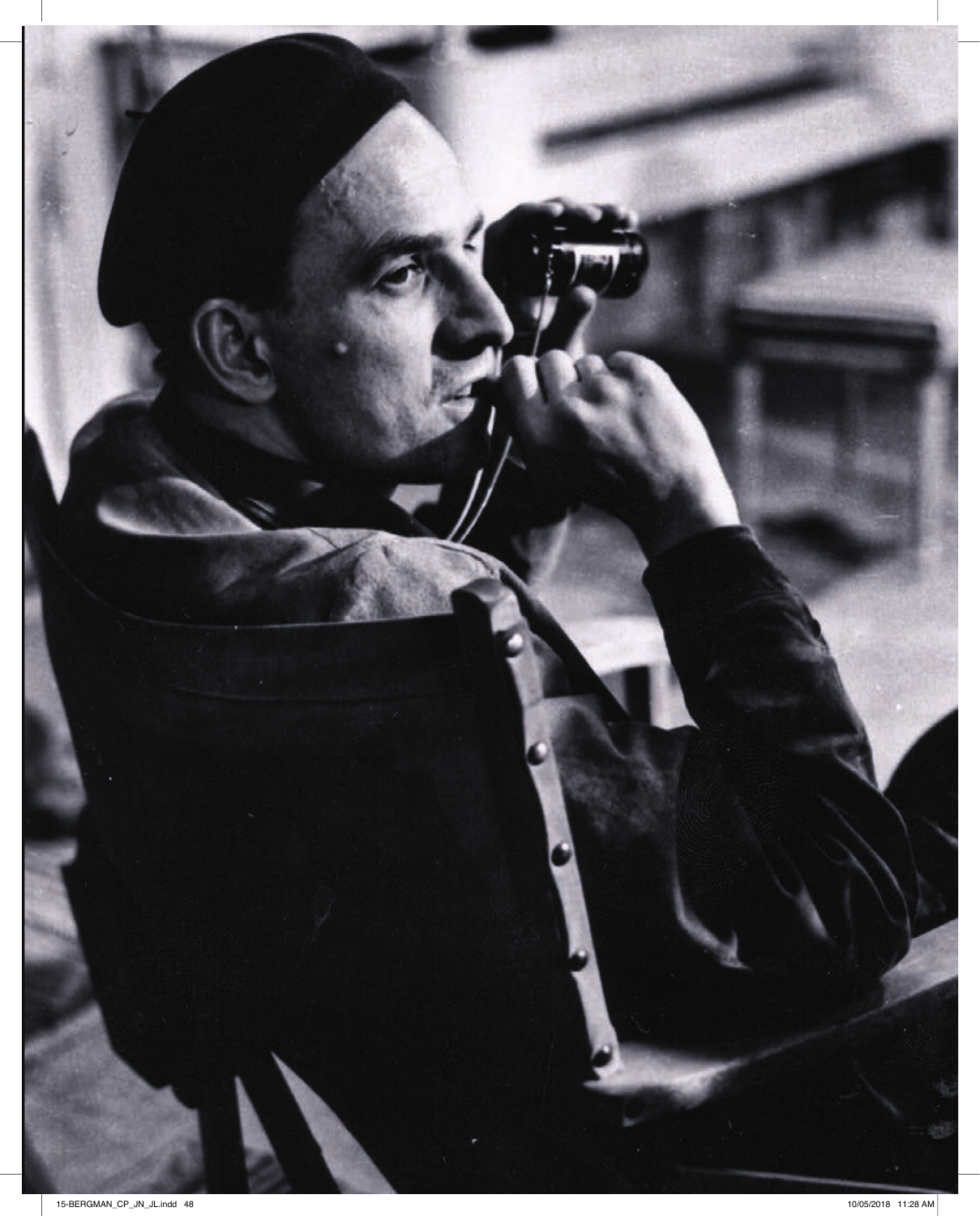# *history*

# FOR THE GLORY OF BERGMAN & BACH

This July will be the centenary of Ingmar Bergman's birth. **Albert Ehrnrooth** looks at the role classical music played in his films and theatre from *The Magic Flute* to *Fanny and Alexander*

In Ingmar Bergman's 1978 autobiography *Laterna*<br> *Magica*, he wrote about Bach's joy: "All through<br>
my conscious life, I had lived with what Bach<br>
calls his joy. It had carried me through crises and<br>
misery and functioned n Ingmar Bergman's 1978 autobiography *Laterna Magica*, he wrote about Bach's joy: "All through my conscious life, I had lived with what Bach calls his joy. It had carried me through crises and misery and functioned as faithfully as my heart, never antagonistic or destructive. Bach called this state his joy, a joy in God. Dear Lord, may joy not leave me."

It was an astonishing confession, coming from a man who in many of his films concluded that religion provides no answers and little comfort. Few directors have so relentlessly explored the human condition and questioned the existence of God. Bergman's admission that he was totally devoted to Bach came as less of a surprise. It had been evident all along on the soundtracks of many of his films; Bach, Chopin and Beethoven were his household gods.

Apart from Ken Russell, can you think of any other film director who so frequently delved into the minds and private lives of musicians? In almost half of Bergman's movies and films for television some form of classical music can be heard. In early films it can just be a Bach cantata played by church bells or a Mozart melody whistled by a protagonist. Bergman also commissioned original music by contemporary Swedish composers,

but after Lars Johan Werle's very effective, modernist soundtracks for *Persona* (1966) and *Hour of the Wolf*  (1968) the "demon director" (an epithet he liked) relied almost solely on classical music for his films. By the time he made his most well-known film, the family saga *Fanny and Alexander* (1982), the musical repertoire had expanded but, with the exception of Britten, didn't include 20th-century composers. He claimed that ideas for several screenplays had come to him while listening to music. Carl Orff's *Carmina Burana* provided him with the theme for his most parodied film, but absolute classic, *The Seventh Seal* (1957).

Although not a musician himself, he was briefly married to the Estonian-Swedish concert pianist Käbi Laretei., who said in an interview that Bergman accused her of having taken his musical virginity. Before he met her he had listened unjudgementally to music, just enjoying it. After a few years it turned out that they only had their interest in music in common, but after their split she continued to be his musical adviser, as well as recording piano pieces for several of his films.

#### COULD HAVE BEENS

In the end, Bergman only made one real musical film, a spirited version of *The Magic Flute*. There were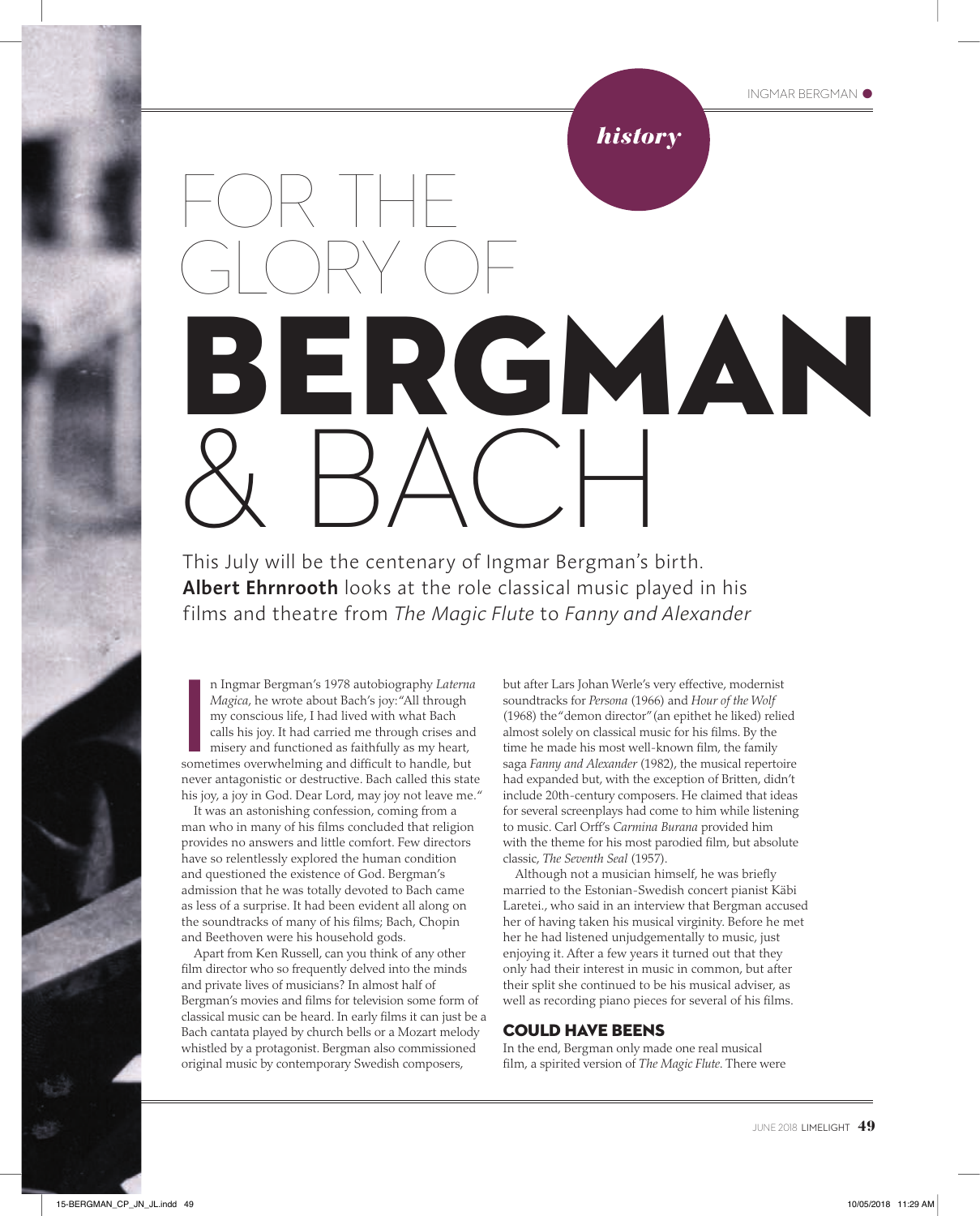a number of could-have-beens: just imagine Barbra Streisand as a saucy Merry Widow joined by Al Pacino as Count Danilo. Gustav Mahler's life story could have provided the material for a rousing Freudian potboiler, but Bergman didn't show interest in the project that the composer's daughter Anna offered him. It was probably only a joke by the director himself, but after his marriage to Laretei there were reports in the Swedish press that Bergman was taking a sabbatical to write a biography about his beloved JS Bach. But instead Bergman made one of his most violent films, *The Virgin Spring* (1960), which won the Oscar for Best Foreign Language Film.

### NO JOY

Ingmar Bergman was born on July 14, 1918 in Uppsala, Sweden's oldest university town. His father Erik was a Lutheran pastor which gave him ample opportunities "to catch a glimpse behind the scenes of life and death". The upbringing was strict and Erik would physically punish his two sons, which led to a fraught relationship. He loved his mother Karin who he described as "beautiful, desirable and unattainable". Many female characters in Bergman's films display facets of his mother's cool and restrained personality. In general his women can be said to be more complex and rounded than the men that often seem naive or self-conceited.

At home there was plenty of music making, but the repertoire consisted mostly of folk songs. On Sundays young Bergman had to attend his father's sermon which he found boring. "But it was a very beautiful church, and I loved the music and the light streaming through the windows. I used to sit up in the loft beside the organ".

When he was 13, he was taken to see *Tannhäuser,*  which instantly turned him into a Wagnerian. The price for a seat in the gods at the Royal Opera was cheaper than a cinema ticket and he started to go to performances on his own. He was already re-enacting the classics and making up stories for his puppet theatre. When his elder brother was given a *laterna magica*, Bergman swapped his tin soldiers for the early projector and his love of moving images was born.

Instead of devoting time to studying at university he put all his effort into the student theatre. In 1939 he was hired as a production assistant by the Royal Opera House in Stockholm. Five years later his first screenplay



Left: Bergman and his concert pianist wife Käbi Laretei and their son Daniel



# WHEN BERGMAN WAS 13, HE WAS TAKEN TO SEE TANNHÄUSER, WHICH INSTANTLY TURNED HIM INTO A WAGNERIAN

Above: Stig Olin and Maj-Britt Nilsson in Bergman's film *To Joy* was made into a film. Bergman was only 26 years old when he was appointed director of the Helsingborg City Theatre. During his time there he would sit in on rehearsals of the local symphony orchestra. They lacked sophistication but he admired their total commitment to the music they played. He gave the orchestra a starring role in his eight film *To Joy* (1950), which takes its title from Beethoven's setting of Schiller's famous ode to universal brotherhood. It is a morality play disguised as a melodrama, but it contains many seeds that flowered in Bergman's later, full-blooded dramas.

The plot sees Stig and Martha meet while playing in an orchestra. They marry, have a child, but Stig selfishly pursues his ambition to become a soloist. He fails miserably, starts an illicit affair and splits up with Martha. The reconciliation process has started when Martha and their youngest child die in an accident. Only then, while rehearsing Beethoven's Ninth, does Stig come to terms with his mistakes. It is a flawed picture with enthusiastically, but rather badly performed excepts, from Beethoven's Symphony, as well as the very public slaughter of Mendelssohn's Violin Concerto. The stirring lecture by the conductor (played by the eminent director Victor Sjöström) on the nature of Beethoven's joy is quite instructive.

## A LITTLE NIGHT MUSIC

In 1953, Bergman became artistic director of Malmö City Theatre where he formed an ensemble that he fell back on for most of his films in the 50s and 60s.

Bergman, who wrote most of his own screenplays, was often accused of lacking an ear for natural dialogue. Many of his (later) detractors claimed that comedy didn't come naturally to him either. Those critics had forgotten that Bergman's international breakthrough came with the superb comedy of manners *Smiles of a Summer Night* (1955). Erotic sparks fly between the couples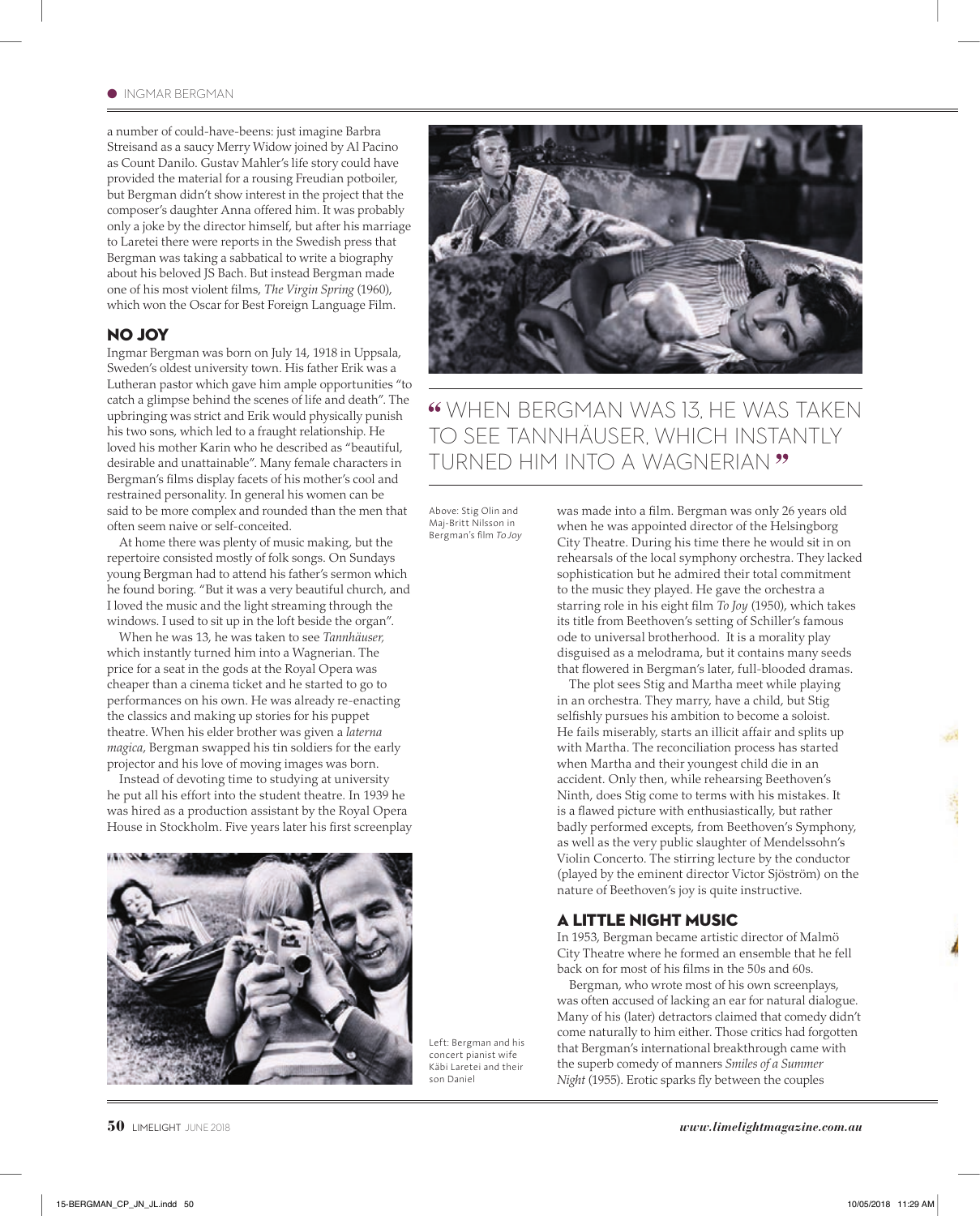threatening to un-couple while the stylised dialogue wittily penetrates the Edwardian moral facade. Bergman successfully reworked elements of the classic Hollywood 'comedy of remarriage' but added a good dose of libertinism. *Smiles of a Summer Night* inspired composer/ lyricist Stephen Sondheim (together with book writer Hugh Wheeler) to compose one of his most popular musicals, *A Little Night Music* (1973). Bergman denied Sondheim the right to use the film title and instead the musical was named after Mozart's serenade *Eine Kleine Nachtmusik*. This must have amused the Swede whose screenplay is slightly reminiscent of Lorenzo Da Ponte's librettos for Mozart operas.

#### THE MAGIC FLUTE

Bergman saw his first *Magic Flute* as a boy and tried to stage it in his puppet theatre. Together with his sister he prepared all the costumes and scenery but the project fell through because it was too expensive for them to purchase a complete recording of the opera. Still, *The Magic Flute* became his "companion through life".

An aria made an appearance in his gothic fantasy *Hour of the Wolf* (1968), which takes place on an island where an artist (Max von Sydow) is hoping to find refuge from the phantasmagoria inhabiting his psyche. At one point a man-eating horror cast of aristocrats welcome the painter and his wife to a supper. Afterwards they are treated to *O ewige Nacht,* which is bizarrely performed by a mini-figure in a marionette theatre.



Above: Eva Dahlbeck and Jarl Kule in Bergman's *Smiles of a Summer Night*

Bergman finally got his chance when Swedish TV and the Film Institute in 1974 gave the green light to *Trollflöjten*. The opera was sung in Swedish, which always seemed odd, but it works. Bergman turned out to be a perceptive, witty Mozartian, allowing us backstage in the interval with the pantomime dragon stomping around, someone having a fag in front of a no smoking sign, and singers reading *Donald Duck* or the score of *Parsifal*.

#### THE MERRRY WIDOW

Before the success of *The Magic Flute*, Bergman was dismissed by many Swedish cultural establishment